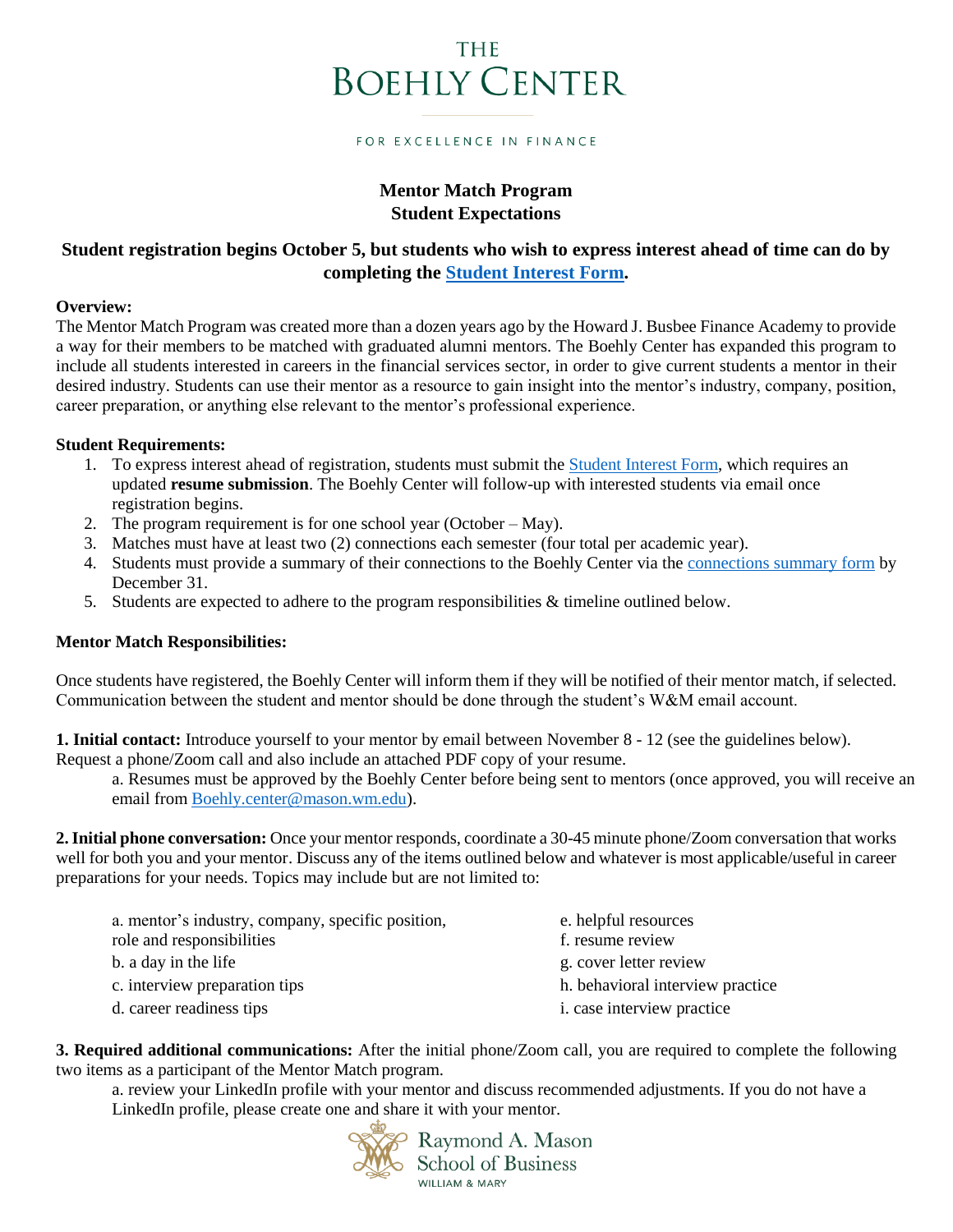# THE **BOEHLY CENTER**

#### FOR EXCELLENCE IN FINANCE

b. complete Cohen Career Center's virtual interview platform: [Big Interview](https://wm.biginterview.com/) and share the video link with your mentor. Review and discuss opportunities for improvement.

Additional conversations/check-ins with your mentor are also welcomed. As the intended goal is to develop meaningful relationships, we encourage continued communication (as able):

- Check in with one another to make sure both participants are feeling value from the relationship at least twice a semester.
- Consider updating one another on your professional & personal successes/experiences (competition team victories, articles, awards, marriages, children, etc.).
- Set Google Alerts so you are notified of any new articles or press announcements about your match or interesting programs. Share the articles with one another.
- Share news or articles that are about a common interest.

**4. Thank you:** Thank the mentor for his/her time after each connection. Be sure to ask any follow up questions. If both mentor and mentee are willing, contact may be maintained beyond the four required connections a year (2 per semester), but it is not a requirement of this program. Please note that the mentor's role is not to interview you for a specific job or to set you up for an interview on the path to being hired, but to serve as a sounding board and coach.

## **Benefits:**

The Mentor Match program is designed to give current undergraduate students a connection to a professional in an industry or company in which they have limited exposure. The program sets itself apart by providing targeted attention to each student. The mentors selected are closely related to a student's career and/or other interests and best understand how to navigate the hiring process and therefore tend to be helpful with interview preparations, resources, and tips. Mentors can also provide perspective on life in the positions students will most likely be holding directly out of college. The mentor's role is not to judge but rather have an open and honest dialogue with their mentees without the pressure that the conversation will impact any future hiring decisions mentors' companies make. Ideally, mentors can be used as a resource to mentees throughout the career search process and help current undergraduates gain a better understanding of finance before they commit to it as a career.

## **Timeline:**

- 1. Express interest and submit your updated resume via the [Student Interest Form.](https://wmsas.qualtrics.com/jfe/form/SV_d0Qi51U8Mpr1dGu) This can be done at any point prior to registration opening.
- 2. Student registration ends Monday, October 25. Be sure to check the [Mentor Match webpage](https://boehlycenter.mason.wm.edu/programs-clubs/mentor-match-program/) as registration approaches to access the student registration link.
- 3. Attend the Mentor Match Student Kick-Off Session on Thursday, November 4 at 6:00 PM via Zoom. The Boehly Center will provide you a link to join.
- 4. Students will be notified of their mentor match by email by Friday, November 5.
- 5. Initiate contact with your mentor via email at some point between November  $8 12$ . (See ideas for your sample email below.)
- 6. If you do not receive a response to your initial outreach to your alumni mentor within a week of your first email, make one more attempt. If you still do not hear from your mentor after 2 weeks from the second attempt, email [Boehly.center@mason.wm.edu.](mailto:Boehly.center@mason.wm.edu)
- 6. Summarize connections with your mentor via the [connections summary form](https://wmsas.qualtrics.com/jfe/form/SV_80t4DsKlgK2Kdi6) by December 31, 2021.
- 7. Attend the Mentor Match Student Check-In Session on Thursday, January 27 at 6:00 PM via Zoom. The Boehly Center will provide you a link to join.